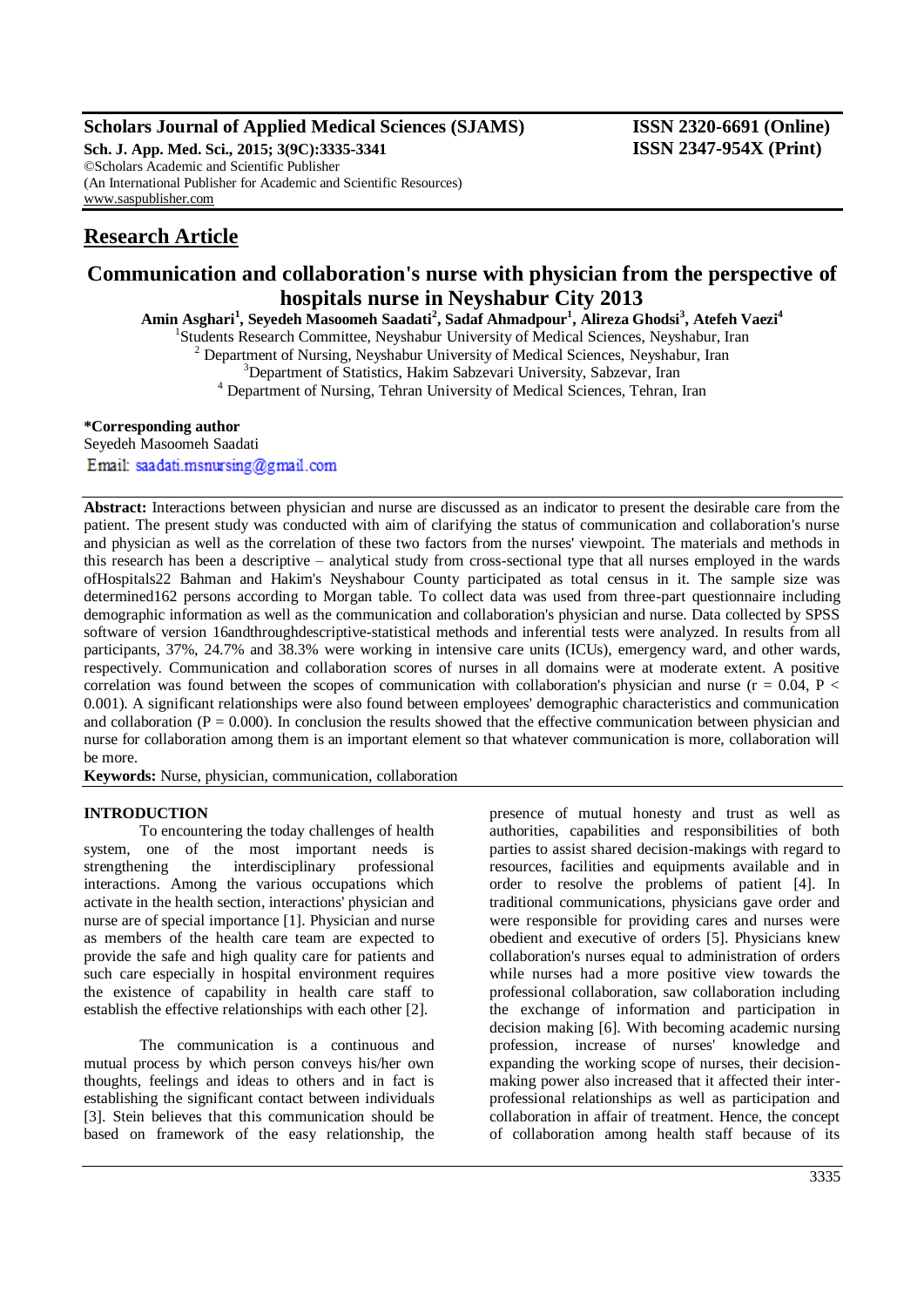impact on care presented and the working efficiency have had been the great consideration [7].

The collaboration's physician and nurse is beyond working next to each other and in a similar environment, but also requires having the common purpose, taking responsibility and conducting the reciprocal task to provide the effective safe and high quality care [8]. Collaboration in health care system means that individuals from the different hygienic professions communicate together and make decision regarding patient's care [9]. Yoshiro introduces collaboration's physician and nurse, working together along with the exchange of information related to patient, participation in therapeutic decision-makings and providing comprehensive care with patient-centered approach [10]. Such a collaboration has led to reduce hospitalization costs and mortality among patients, follows promoting the patient' health status, increasing the quality of cares and improving behavioral disorder's nurses [11-15]. In a study that was conducted by Eric, only in 33% cases, there were the appropriate collaboration and participation among physicians and nurses the therapeutic decision-makings [16]. Low participation in decision-making leads to the lack of personal worth, the feeling of being subordinate, diminishing self-confidence, decrease of occupational satisfaction, despair and disappointment, inconvenience and anger, discouragement and lack of motivation. It is in spite of this fact that participation in decisionmakings will lead to the positive effects such as increase of self-confidence, better decision-making, strengthening the human feeling and social position, causing motivation and shared interests, stimulating staff to take responsibility and improving the morale's individuals for teamwork, creating a positive attitude towards the organization, increasing individual's commitment to the organization, increase of the occupational quality as well as care [17-20]. Furthermore, studies in this field show that there is the close relationship between collaboration and communication's physician and nurse and the occupational satisfaction among nurses [21]. On the other hand, the interactions among nurses and physicians lead to promoting results in their performance. Including the outcomes of these positive interactions for patients can be noted to promoting satisfaction's patient, increasing awareness from the problems' patient, promoting patient's care, reducing therapeutic errors and costs [22]. In another study, the nurses believed that whatever their communication and collaboration with physicians increase, the occurrence of medicinal errors becomes also less [23]. According to the working shared scope's physicians and nurses as well as being complementary of these two professions, presence of professional communications is inevitable [24]. One of the factors affecting inter-professional communications is viewpoint's nurses and physicians in this field so that Bener knows collaboration between

physician and nurse as a result of thought, notion and viewpoint's own physician and nurse rather than the organizational structure [12].

It seems, according to the great importance that existence of relationships along with collaboration's physician and nurse and having a positive view towards these interactions has in promoting the safe and adequate care quality's patients, increase of satisfaction and reduce of occupational tensions in nurses, increase working efficiency and reduce of cost in hospitals, it seems to be necessary conducting more extensive research to examine the current status of relations between these two professions as well as investigating their viewpoint regarding collaboration and communication in the working scope. Now given that the first step in reforming and improving any subject is clarifying status quo in that context, this study was conducted with aim of investigating status of communication collaboration's physicians with nurses from nurses' view of Neishabour city hospitals in 2013.

### **METHODS:**

This research has been a descriptive analytical study from cross-sectional type that in 2013 was conducted on all nurses employed in all wards of Hospitals 22 Bahman and Hakim's Neyshabour County participated as total census. a. The sample size according to Morgan table for population with size of 280 was computed equal to 162 persons. Therefore, proportional to the number of nurses at two Hospitals of Hakim and 22 Bahman which respectively, were 97 and 183, the sample size of these two hospitals was determined equal to 56 and 106 individuals respectively. The research population included nurses who at the time of the study were employed in hospitals mentioned above. Having at least bachelor's degree and minimum of one year working history in the ward were considered as entry criteria. The participant by an open question in terms of the acute psychological problem was also examined and providing having psychological problem was eliminated from the research population. Researcher to contact with all of the nurses in all shifts by referring to the mentioned wards of hospitals and regarding moral considerations such as being voluntary entry and exit from study, assuring to the research units about the confidentiality of their information, explaining about being anonymous of questionnaires as well as catching the verbal consent from the research units in this study, provided data collection tools for them and finally, delivered questionnaire.

The tools of collecting data include a three-part questionnaire. Its first section included 10 questions related to the demographic information (age, gender, working history, marital status, educational degree, employment condition, type of ward, the average shift per month, the time of shift and an open question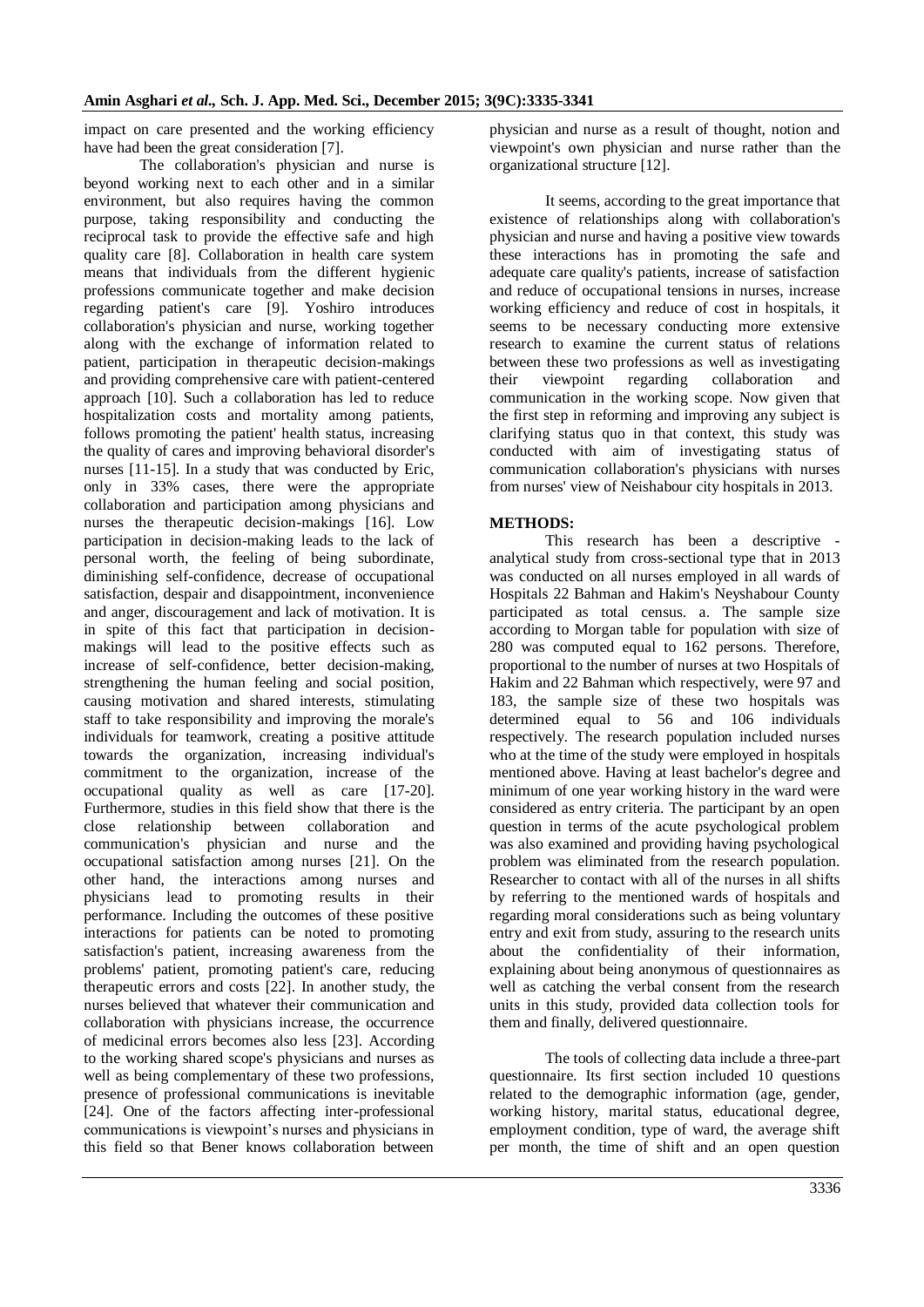regarding having psychosis problem or history).The second part of the questionnaire, "scale of communication's physician and nurse" in four scopes include the open communication with six questions, the accuracy and precision in communication with three question, the scheduled communication with 4 questions and perception in communication with 2 questions that in study conducted by Vaezi et al in 2009 has been provided and normalized and reliability of tools has been reported by alpha coefficient of 0.86. The third part questionnaire, "the collaboration's physician and nurse" along with 12 questions used has been that it has also adapted from study's Vaezi *et al.;* so that reliability reported for the questionnaire has been mentioned 0.82 [25]. Furthermore, the validity of content and retest methods were used respectively to determine the validity and reliability of above questionnaires and correlation coefficients of 0.87 and 0.85 for questionnaires of "the communication's physician and nurse" and "the collaboration's physician and nurse" were computed, respectively. Questions as a five-part Likert (always, often, sometimes, rarely or never) had been arranged. The total score for questionnaire of the communication's physician and nurse was placed in the interval of 0 to 4 that was divided at 3 levels of the poor, moderate and good communication with scores in the intervals of( 0-1.333), (1.334-2.667) and (2.668-4), respectively. The total score for questionnaire of the collaboration's physician and nurse was placed in the interval of 0 to 4 that had

been divided at 3 levels of the poor, moderate and good collaboration with scores in the intervals of( 0-1.333),  $(1.334-2.667)$  and  $(2.668-4)$ , respectively. Initially we note that kolmogorov-smirnov test showed the dependent variables (collaboration and communication in all scopes) at levels of all the demographic independent variables are with normal distribution. Descriptive-statistical methods (tables of frequency, mean, standard deviation and etc.) as well as inferential tests (t-tests, analysis of inter-group variance, Pearson correlation coefficient test) were used in data analysis. SPSS software of version 16 was used in order to analyze the data.

# **RESULTS:**

69.8% and 30.2% of the research units were female and male, respectively and had an average age of 36.73 years. 80.2% and 19.8% were married and single, respectively. 97.7% had a bachelor's degree. 19.8%, 31.5%, 18.5% and 30.9% of them were official, contractual, plan and arbitrary employment, respectively. Minimum and maximum working histories were one year and 29 years, respectively and the average working history was 8.473 years. 34.6% and 65.4% of them were employed in Hospitals of Hakim and 22 Bahman, respectively. 37%, 24.7% and 38.3% of them in Intensive care units (ICUs), the emergency ward and other wards , respectively were working (Fig-1).



**Fig-1: Comparison of the number nurses to separation of ward in which were employed and the name of hospital.**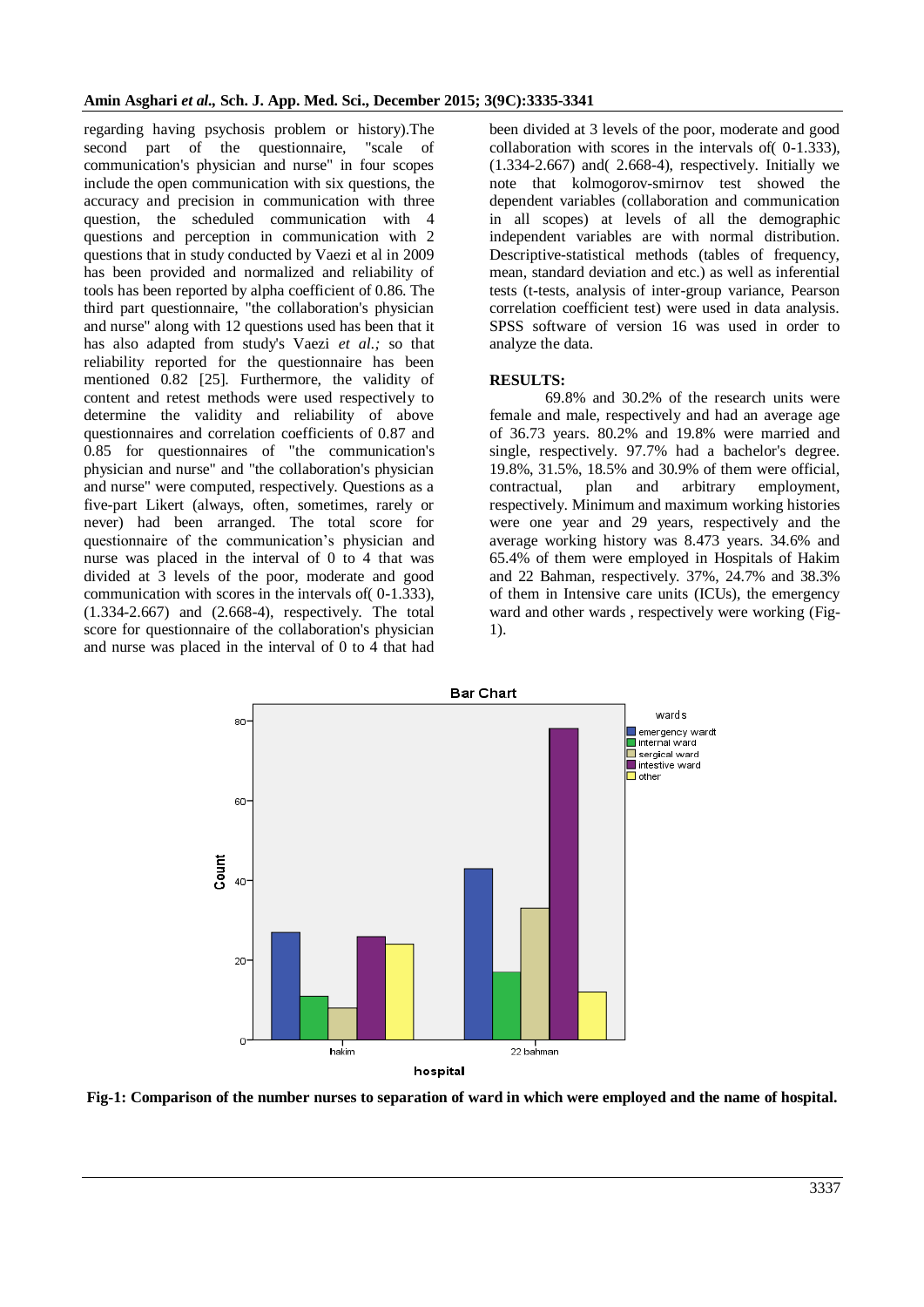# **Amin Asghari** *et al.,* **Sch. J. App. Med. Sci., December 2015; 3(9C):3335-3341**

| <u>websiteman e waaren ene wopeer</u> |                  |     |                       |                                  |                                              |              |  |  |
|---------------------------------------|------------------|-----|-----------------------|----------------------------------|----------------------------------------------|--------------|--|--|
|                                       | Test Value $= 0$ |     |                       |                                  |                                              |              |  |  |
|                                       | Т                | Df  | Sig. $(2-$<br>tailed) | <b>Mean</b><br><b>Difference</b> | 95% Confidence Interval of<br>the Difference |              |  |  |
|                                       |                  |     |                       |                                  | Lower                                        | <b>Upper</b> |  |  |
| open communication                    | 26.436           | 161 | .000                  | 1.52675                          | 1.4127                                       | 1.6408       |  |  |
| accuracy and precision in             | 22.991           | 161 | .000                  | 1.41975                          | 1.2978                                       | 1.5417       |  |  |
| communication                         |                  |     |                       |                                  |                                              |              |  |  |
| scheduled                             | 23.153           | 161 | .000                  | 1.47531                          | 1.3495                                       | 1.6011       |  |  |
| communication                         |                  |     |                       |                                  |                                              |              |  |  |
| perception in                         | 20.618           | 161 | .000                  | 1.45062                          | 1.3117                                       | 1.5896       |  |  |
| communication                         |                  |     |                       |                                  |                                              |              |  |  |
| communication                         | 28.885           | 161 | .000                  | 1.47354                          | 1.3728                                       | 1.5743       |  |  |

#### **Table-1: The mean and standard deviation of communication from viewpoint's nurses in terms of the questionnaire different aspects**

**Table-2: The mean and standard deviation of collaboration between physician and nurse from viewpoint's nurses.**

|             | $Test Value = 0$ |     |                   |                   |                                |        |
|-------------|------------------|-----|-------------------|-------------------|--------------------------------|--------|
|             | $\mathbf{T}$     | Df  | $Sig. (2-tailed)$ | <b>Mean</b>       | 95% Confidence Interval of the |        |
|             |                  |     |                   | <b>Difference</b> | <b>Difference</b>              |        |
|             |                  |     |                   |                   | Lower                          | Upper  |
| Correlation | 34.293           | 161 | .000              | 1.92181           | 1.8111                         | 2.0325 |

**Table-3: The amount of correlation of communication with collaboration based on Pearson's test respectively in all scopes of communication**

|                 |                                  | open<br>communicati<br>on | accuracy and<br>precision in<br>communicati<br>on | scheduled<br>communicati<br>on | perception in<br>communicati<br>on | communication        |
|-----------------|----------------------------------|---------------------------|---------------------------------------------------|--------------------------------|------------------------------------|----------------------|
|                 | Pearson                          | $.465$ <sup>*</sup>       | $.387^{*}$                                        | .474                           | .441                               | $.533$ <sup>**</sup> |
| Correlati<br>on | Correlation<br>$Sig. (2-tailed)$ | .000                      | .000                                              | .000                           | .000                               | .000                 |

The minimum score obtained from questionnaire's amount of communication's nurse and physician in scopes of open, precision, time and perception was placed at an interval of 1.334-2.666 that was reported in the moderate extent (Table 1). Amount of collaboration's nurse and physician in general had been reported with an average of 1.92 in the moderate extent (Table 2).According to table, there was the significant relationship among the scopes of communication and collaboration between the physician and nurse from nurses' view in Neyshabour city hospitals based on the simple t-test ( $p = 0.000$ ) which had been reported in the moderate extent. Correlation amount of communication with collaboration based on Pearson test respectively in all scopes of open, precision, time and perception was  $r = 0.46$ ,  $r = 0.38$ , r  $= 0.47$ ,  $r = 0.44$  and there was total  $r = 0.53$ ,  $p = 0.000$ in level of one percent (table 3). Amount of the communication's physician and nurse in all scopes did not show significant relationship with the hospital and gender through independent t-test ( $p = 0.61$ ,  $p = 0.2$ ). In the investigating amount of the communication's physician and nurse based on marriage, data showed the significant relationship in 5% level in the scope of

communication scheduled ( $p = 0.04$ ), but in other scopes, it being significant was not observed. ANOVA test only in the scope of perception from communication between being official and plan showed a significant relationship between amount of communication's physician and nurse with employment status ( $P = 0.37$ ) and this relationship was not found in the rest of scopes. Also, the analysis of data in relation with amount of communication on basis of different wards, only in the scope of precision and accuracy in communication between the emergency ward and Intensive care unit showed a significant relationship (P  $= 0.03$ ). The correlation coefficient between the amount of communication and age in all scopes was negative and only in the scope of perception from communication with age, there was a significant relationship  $(P = 0.03)$ . The correlation coefficient between the amount of communication in all scopes and amount of service history were reported negative.

The data also showed that the correlation coefficient between the amounts of communication's nurses in all scopes except scope of the open communication with service history relationship is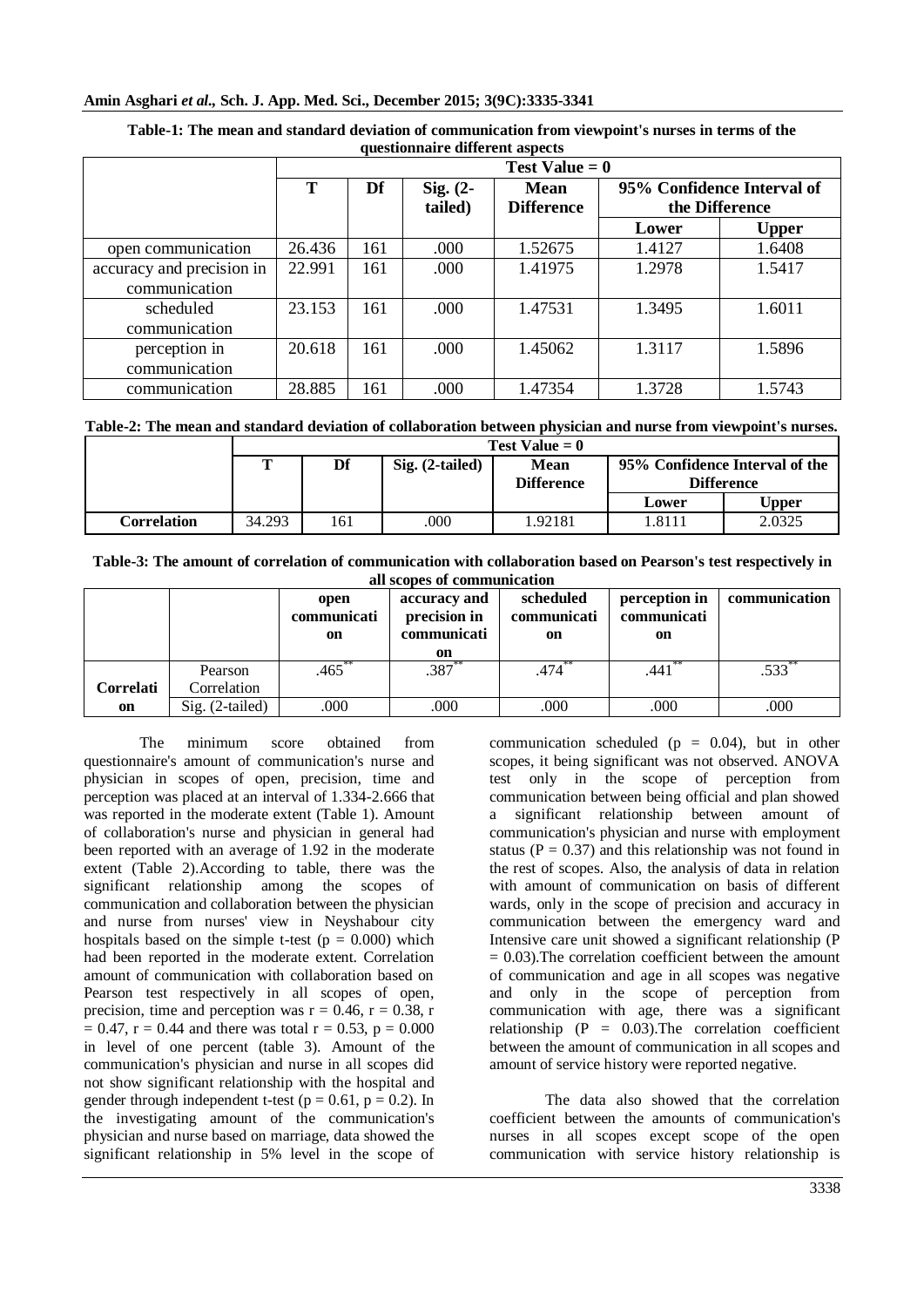statistically significant at the 5% level. At reviewing the amount of collaboration's physician and nurse from nurses' view, data did not show a significant relationship with nurses' demographic information  $(P =$ 0.06). Date also showed that the amount of collaboration's nurses in Hakim Hospital is significantly more than in 22 Bahman Hospital and this amount of collaboration is significantly more in female than male nurses ( $P = 0.016$ ). The amount of collaboration was far more in single than married nurses  $(P = 0.03)$ . ANOVA test showed that the amount of collaboration's nurses with physicians in different employment statuses is with a significant difference  $(P = 0.016)$  so that plan and official nurses have had the highest and lowest collaboration, respectively. The amount of collaboration's nurses in different wards was identical and a significant correlation was not found  $(P> 0.05)$ . The data also show that among the amount of collaboration's nurses with physicians as well as their age and service history, there is a significant and inverse relationship at level of 5% ( $P = 0.02$ ).

# **DISCUSSION:**

This research has been conducted with aim to determine communication and collaboration between nurse and physician from nurses' view and investigating their correlation. The results showed that the amount of communication's nurse and physician in hospitals of Neyshabour is at a moderate extent. This finding corresponds with the results of study's Vaezi [25]. In research's Zeighami and Haghighi in Karaj Alborz hospital, communication at 52% and 48% of cases was good and moderate, respectively [26].The amount of communication's physician and nurse in all scopes of communication also didn't showed a significant relationship with the type of hospital and gender that results of this study corresponds with results of the study's Vaezi [25].

At research's Zamaani *et al.;* a significant relationship was also not found between the nurses and physicians' attitude toward communication between two professions and their gender [27]. In our study, there was a positive correlation among scopes of communication and collaboration's nurse and physician at moderate extent that this means whatever the communication is more, the collaboration will be more. In the study's Eric *et al.;* only in 33% of cases, the appropriate collaboration and participation between two professions was observed and the majority of nurses had evaluated collaboration at the average and poor level [28] and the results of this study is identical to the present research. In research's Zeighami and Haghighi collaboration and participation's nurses in the therapeutic decision-makings in 14%, 52% and 34% was poor, moderate and good, respectively [26] which corresponds with the present study.

Ogbimi in his own study reported one of the important reasons for the communicational vacuum among physicians and nurses, the incomplete development of communicational skills. Presence of the communicational skills causes to develop and keep behavior of collaboration through relying individuals mutually on each other, discussing and investigating, exchange of view and finding recourse about problems related to patients. Other finding of this research indicated that using appropriate communicational skills doesn't lead to increase of participation and collaboration's nurses in the therapeutic decisionmakings [29] that this finding was comply with our results of study. The our results of study also showed that a significant relationship was found between communication and collaboration with demographic data so that communication and collaboration with physicians was more in single than married nurses and was reported in plan more than official groups that with results of the study's Vaezi was inconsistent [25].

In the research's Vafa and Karima, a significant relationship was found between working history and collaboration between nurse and physician [30] which corresponds with the results of the current research. Of course, Ericsson and Clifford believe that training the effective relationships and increasing the organizational support from nurses more than their increase of working history causes their participation in the therapeutic decision-makings. They also believe that presence of relationship's president - subjects among nurses and physicians and the no having awareness of some physicians about the special roles' nurse physicians in patient's care are the strongest factors affecting participation's nurses in the therapeutic decision-makings [31]. Data in our study showed that with increasing age, amount of the communication and collaboration between physician and nurse has decreased. In the research's Vafa and Karima in 2011, a negative correlation was found between score of collaboration's physicians and nurses and their age [30] that is identical to results of the current research and based on the results, the highest and the lowest interaction was in the emergency ward and Intensive care unit, respectively while in study's Lyndek and Sykert ICU nurses because of high knowledge and skill, the better the exchange of information with physicians and dynamics of ward had better interaction with physicians [32] that its results was Unlike our study results. According to Lyndek and Sykert, physicians' need to participate with nurses increases in the sensitive situations [32]. Possibly reducing awareness' nurses and physicians from practices of establishing teamwork, no having the proper implementation of policies dealing with the inappropriate communication among staff have had an impact on the communicational atmosphere among physicians and nurses [33]. Furthermore in the present study, the amount of interaction was more in the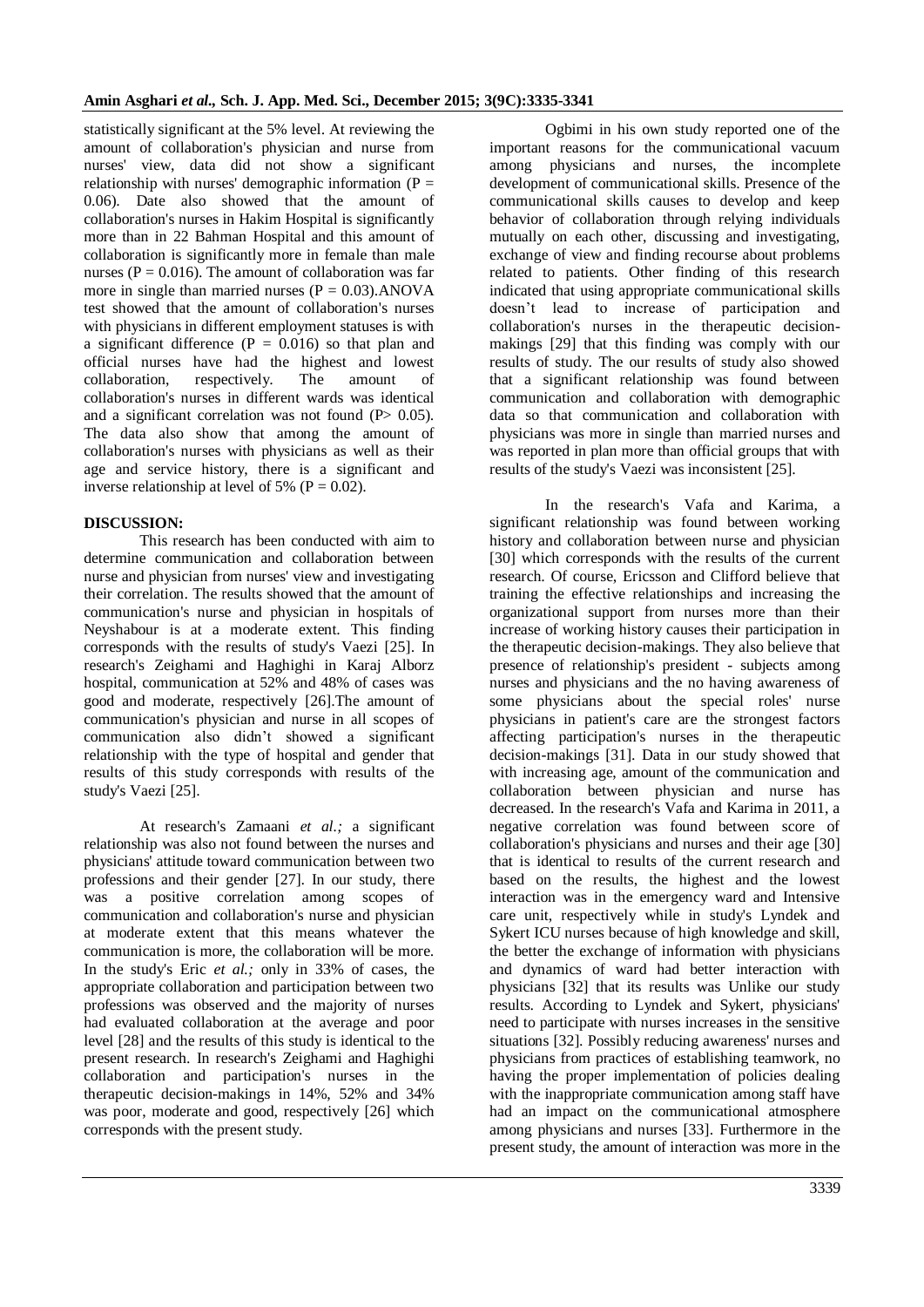Hakim Hospital than 22 Bahman Hospital. Most of the current researches about this subject have been conducted in the governmental hospitals. Vaezi in Iran had study about three types of hospitals (private, public and social security) that was consistent with the results of our study and had been reported in the moderate extent [25]. Of course, it was also found in this study that communication among physicians and nurses is placed in the moderate extent that due to the importance of this communication, this level does not seem to be appropriate.

It should be noted that in this study, only viewpoint' nurses has been evaluated and the physicians' view is not has been included, therefore it is recommended that studies in other environments and with considering the attitude's physicians and nursing managers are conducted.

## **CONCLUSION:**

Given that in this study, the communication and collaboration among nurses and physicians was reported at an average extent, can with more consideration to the professional roles and independence's nurses, including inter-professional lessons in the nursing and medicine curriculum and creating teamwork among nurses and physicians be helped whatever further to promote patient's care level and increase the satisfaction from working profession. Moreover, according to this that viewpoint's nurses have been investigated in this research, its results can be also be useful in research, education and nursing management. Results of this research can be guidance though little to senior managers in health organizations until are able with knowledge from the status of collaboration and communication between these two professions to have correct policy makings in order to develop the effective relationships along with increase of participation's nurses in the clinical decision making.

### **Acknowledgement:**

This article is result of the research plan approved by the Research Council of Student Investigations Committee's Faculty of Neyshabour Medical Sciences with number 112.Hereby from supports' Faculty of Neyshabour Medical Sciences as well as collaboration of the respected authorities' the studied hospitals and all the nurses who collaborated with researchers in collecting information, is acknowledged and appreciated.

# **REFERENCES:**

1. Borhani F, Abbasi M, Abbaszadeh A, Mousavi S; Attitudes of nurses and physicians of the hospitals affiliated with Shahid Beheshti University of Medical Sciences toward collaboration with each other. ijme. 2014; 7 (3):69-77.

- 2. Lingard L, Regehr G, Orser B, Reznick R, Baker GR, Doran D *et al.;* Evaluation of a preoperative checklist and team briefing among surgeons, nurses, and anesthesiologists to reduce failures in communication. Archives of Surgery. 2008;143(1):12-13
- 3. Lancaster J; Nursing issues in leading and managing change: Mosby Incorporated; 1999.
- 4. Stein-Parbury J, LiaschenkoJ; Understanding collaboration between nurses and physicians as knowledge at work. American Journal of Critical Care. 2007; 16(5):470-477.
- 5. Spitzer Lehmann Rea; Nursing Management Desk Reference: Concepts, Skills & Strategies. Philadelphia: Saunders; 1994.
- 6. Hojat Mea; Comparisons of American, Israeli, Italian and Mexican physicians and nurses on the total and factor scores of the Jefferson Scale of Attitudes toward Physician- Nurse. Collaborative Relationships. Int J Nurs Stud. 2003; 40(4):427-35.
- 7. Tabak N, Orit K; Relationship between how nurses resolve their conflicts with doctors, their stress and job satisfaction. J Nurs Manag. 2007; 15(3):321-31.
- 8. Yildirim A, Ates M, Akinci F, Ross T, Selimen D, Issever H, *et al.;* Physician–nurse attitudes toward collaboration in Istanbul's public hospitals. International journal of nursing studies. 2005; 42(4):429-37.
- 9. Kenaszchuk C, Reeves S, Nicholas D, Zwarenstein M; Validity and reliability of a multiple-group measurement scale for inter professional collaboration. BMC health services research. 2010; 10(1):83.
- 10. Ushiro R; Nurse–Physician Collaboration Scale: development and psychometric testing. Journal of advanced nursing. 2009; 65(7):1497-508.
- 11. Tyson PD, Pongruengphant R; Five-year follow-up study of stress among nurses in public and private hospitals in Thailand. Int J Nurs Studies. 2004; 41(3):247-54.
- 12. Barrere C, Ellis P; changing attitudes among nurses and physicians: a step toward collaboration. J Healthc Qual. 2002; 24(3):9-15.
- 13. Jackson DJ, Lang JM, Swartz WH, Ganiats TG, Fullerton J, Ecker J, *et al.;* Outcomes, safety, and resource utilization in a collaborative care birth center program compared with traditional physician-based perinatal care. Am J Pub Health. 2003; 93(6):999-1006.
- 14. Van Niekerk L, Martin F; The impact of the nursephysician professional relationship on nurses 'experience of ethical dilemmas in effective pain management. J Prof Nurs. 2002; 18(5):276-88.
- 15. Editorial; the doctor-nurse game in the age of inters professional care a view from Canada. Nurs Inq 2008; 15(1):1–2.
- 16. Thomas EJ, Sexton JB, Helm Reich RM; Discrepant attitudes about teamwork among critical